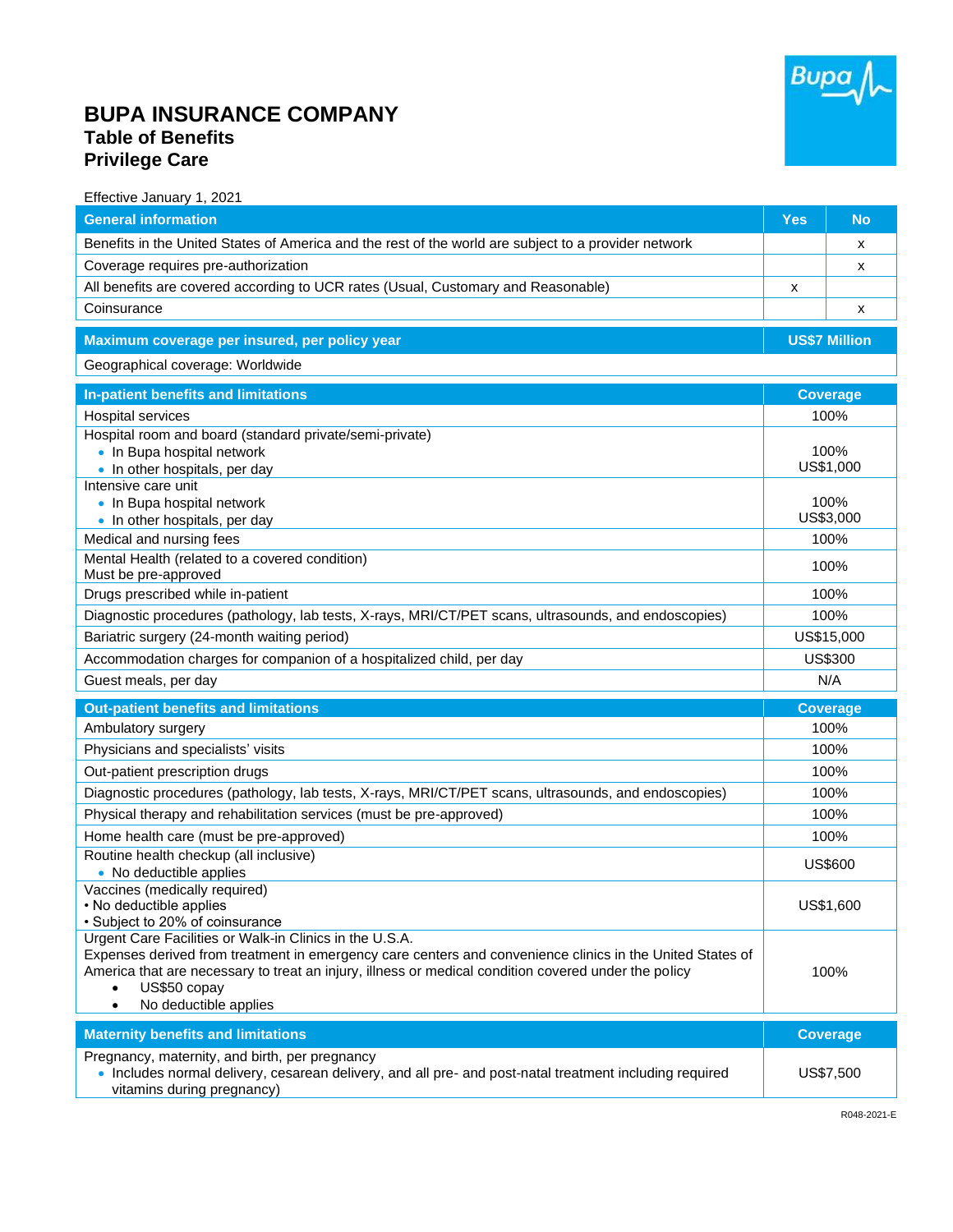| • 10-month waiting period<br>• Plans 2 and 3 only<br>• No deductible applies                                                                                                                                            |                                     |  |
|-------------------------------------------------------------------------------------------------------------------------------------------------------------------------------------------------------------------------|-------------------------------------|--|
| Complications of pregnancy, maternity, and birth (lifetime)<br>• 10-month waiting period<br>• Plans 2 and 3 only<br>• No deductible applies                                                                             | US\$1,000,000                       |  |
| Provisional coverage for newborn children (for a maximum of 90 days after delivery)<br>• Covered pregnancies only<br>• No deductible applies                                                                            | US\$30,000                          |  |
| Umbilical cord blood storage (lifetime maximum per covered pregnancy)<br>• Plans 2 and 3 only<br>• No deductible applies                                                                                                | US\$1,000                           |  |
| Well baby care visits (5 visits within 6 months of delivery)                                                                                                                                                            | N/A                                 |  |
| <b>Evacuation benefits and limitations</b>                                                                                                                                                                              | <b>Coverage</b>                     |  |
| Medical emergency evacuation:<br>• Air ambulance<br>• Ground ambulance<br>• Return journey<br>• Repatriation of mortal remains<br>Must be pre-approved and coordinated by USA Medical Services.                         | US\$125,000<br>100%<br>100%<br>100% |  |
| <b>Other benefits and limitations</b>                                                                                                                                                                                   | <b>Coverage</b>                     |  |
| Cancer treatment (chemotherapy/radiation/bone marrow transplant/preventive surgery)                                                                                                                                     | 100%                                |  |
| End-stage renal failure (dialysis)                                                                                                                                                                                      | 100%                                |  |
| Transplant procedures (lifetime maximum per diagnosis)<br>• Maximum coverage of costs of organ, cell, or tissue procurement, transportation, harvesting, and donor<br>workup (US\$50,000 included as part of the total) | US\$1,500,000                       |  |
| Congenital and/or hereditary disorders:<br>• Diagnosed before 18 years of age (lifetime maximum)<br>• Diagnosed at 18 years of age or after                                                                             | US\$1,000,000<br>100%               |  |
| Prosthetic limbs<br>• Lifetime maximum US\$120,000                                                                                                                                                                      | US\$30,000                          |  |
| Special treatments (prosthesis, implants, appliances and orthotic devices, durable medical equipment,<br>radiation therapy, chemotherapy, and highly specialized drugs)<br>Must be pre-approved                         | 100%                                |  |
| Emergency room (with or without hospital admission)                                                                                                                                                                     | 100%                                |  |
| Emergency dental coverage                                                                                                                                                                                               | 100%                                |  |
| Hospice/terminal care                                                                                                                                                                                                   | 100%                                |  |
| Complementary therapist<br>• Out-patient treatment received from an osteopathic doctor, a chiropractor, and/or a psychiatrist<br>• Maximum 20 visits/sessions                                                           | 100%                                |  |
| Prescribed dietician guidance                                                                                                                                                                                           | N/A                                 |  |
| Treatment of the jaw                                                                                                                                                                                                    | 100%                                |  |
| Non-cosmetic podiatric care                                                                                                                                                                                             | 100%                                |  |
| Coverage of hazardous activities and sports (amateur, professional, or for compensation)                                                                                                                                | 100%                                |  |
| HIV/AIDS (only secondary to work-related accident or blood transfusion)                                                                                                                                                 | 100%                                |  |
| Extended coverage to eligible dependents upon death of policyholder                                                                                                                                                     | 2 years                             |  |
| Required second surgical opinion                                                                                                                                                                                        | 100%                                |  |